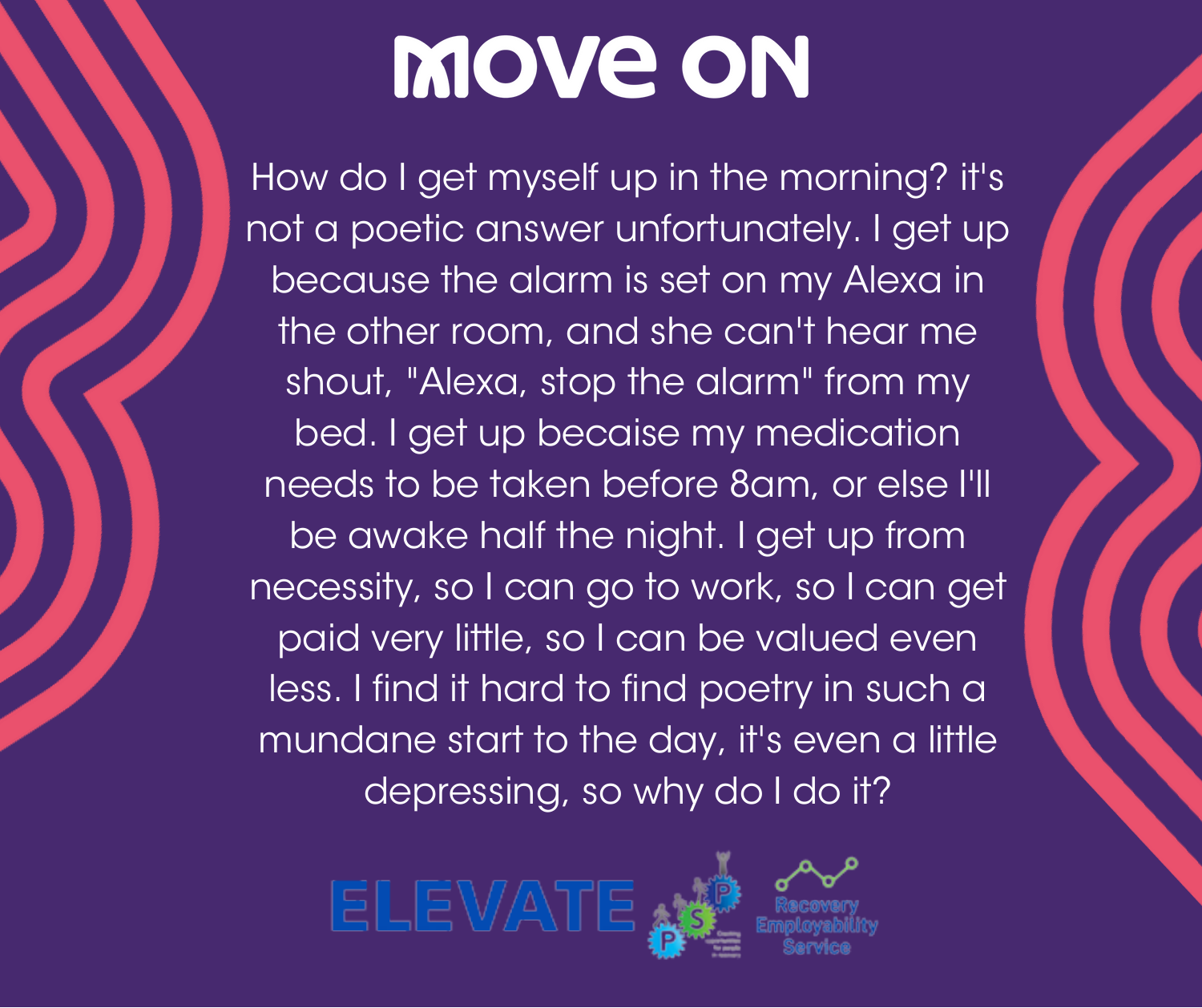I think about this. You know, I don't have to. I could live without alarms, without medication, without work. I've done it before. I do it because I've chosen this - the alarm in the next room forces me out of bed and up into the living room, where the kettle is nearby so after I tell Alexa to pipe down it's easy enough to get the coffee on. I sit with my phone and my black instant coffee and I do the daily wordle, ready the daily al-anon pages, respond to my messages. I've chosen to take a medication every day because it makes the day easier.

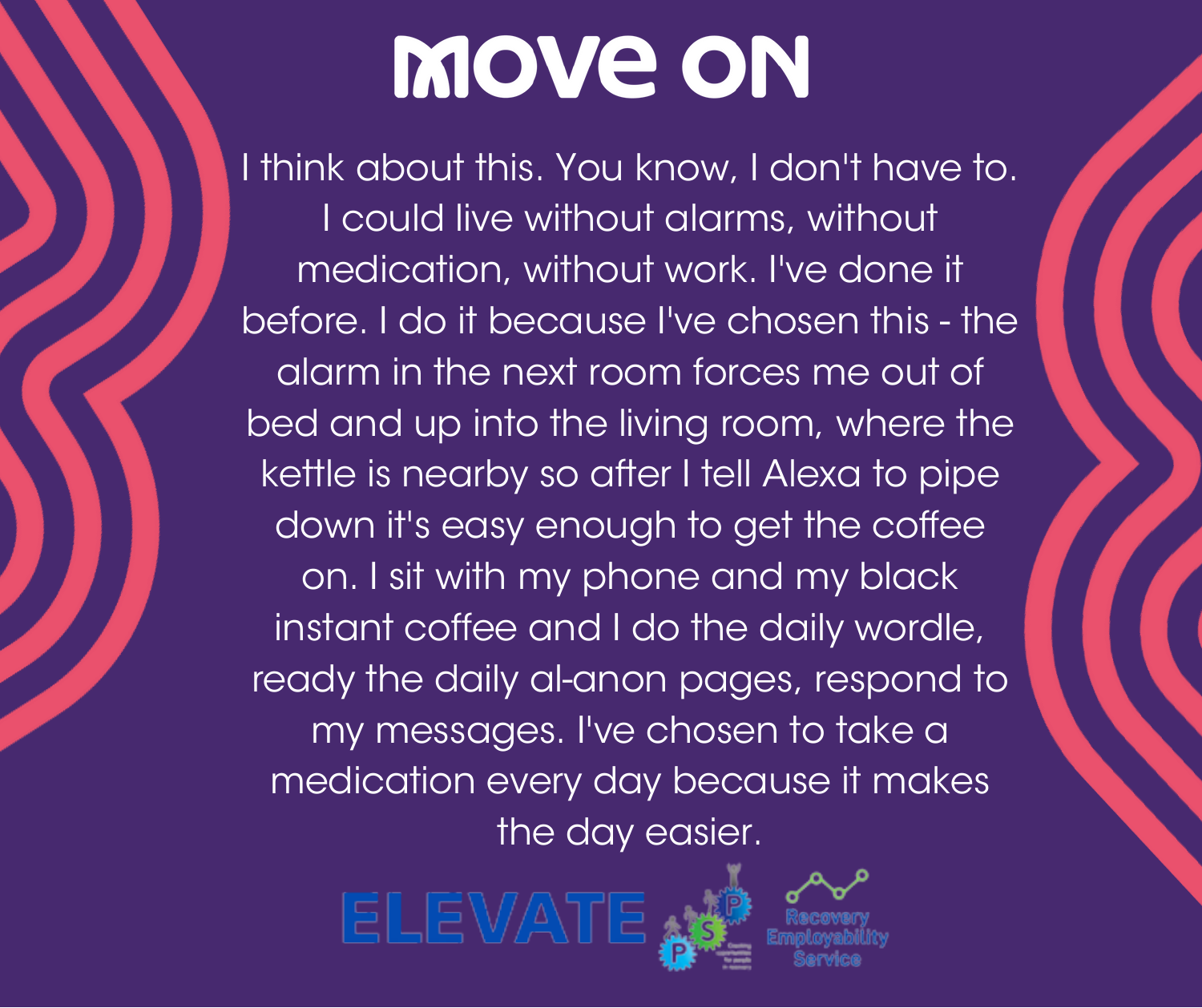Perhaps secretly I enjoy my job; I like my colleagues, I like the work, I know I'm good at it, and if I'm honest I care even less for the bosses than they do for me. There's value in what I do; I fold laundry. Towels and sheets. I take things that are used and dirty and crumpled and I make them fresh and clean and folded. I bring joy to everyone who gets their washing back from me.

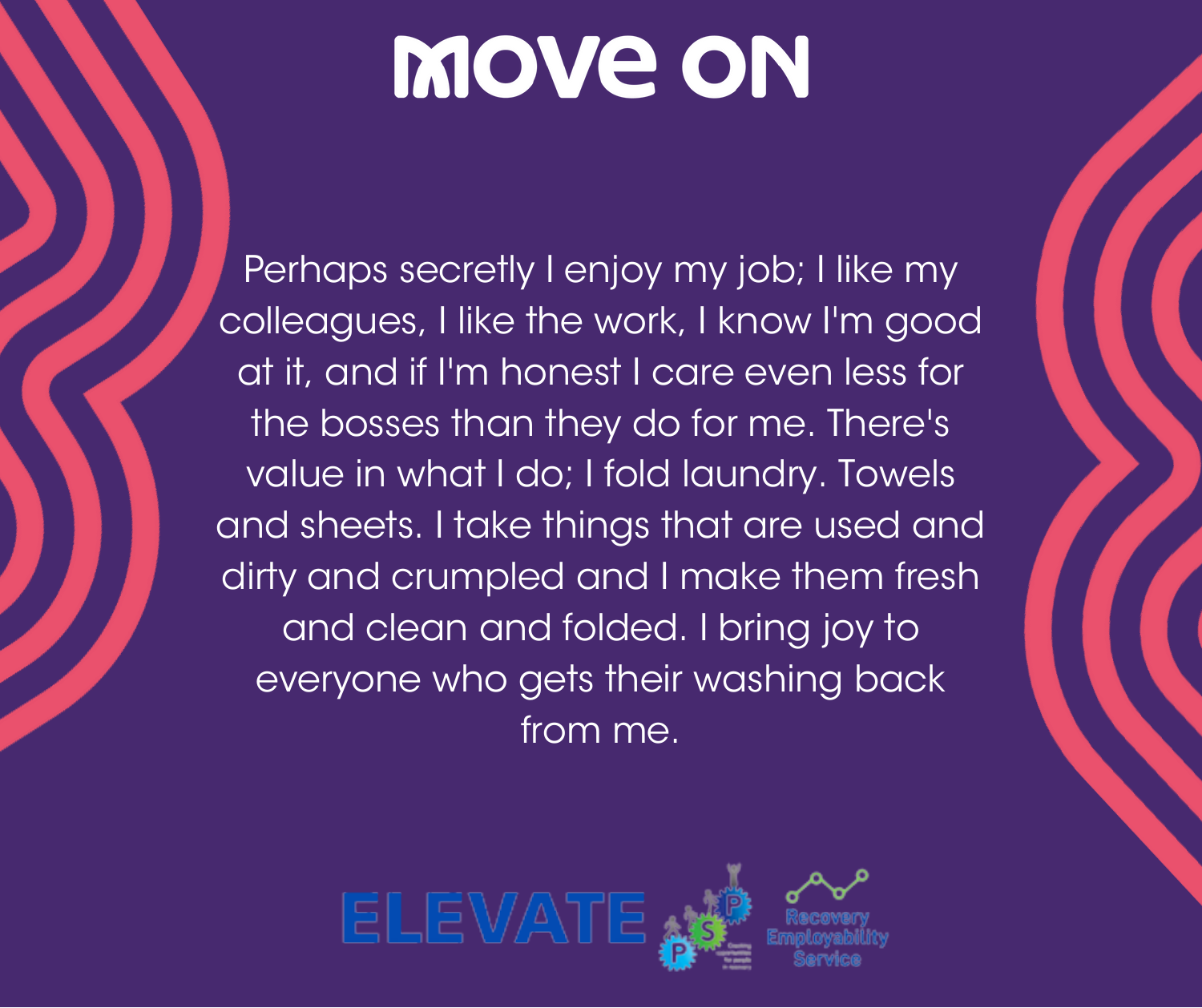I hope one day to be the kind of person who gets up because they're excited for the day, makes a smoothie, does yoga, and looks at the trees. Someone who finds it easy. I even pointed the bed towards the window so I could see the trees, but in the morning I just look at my coffee.

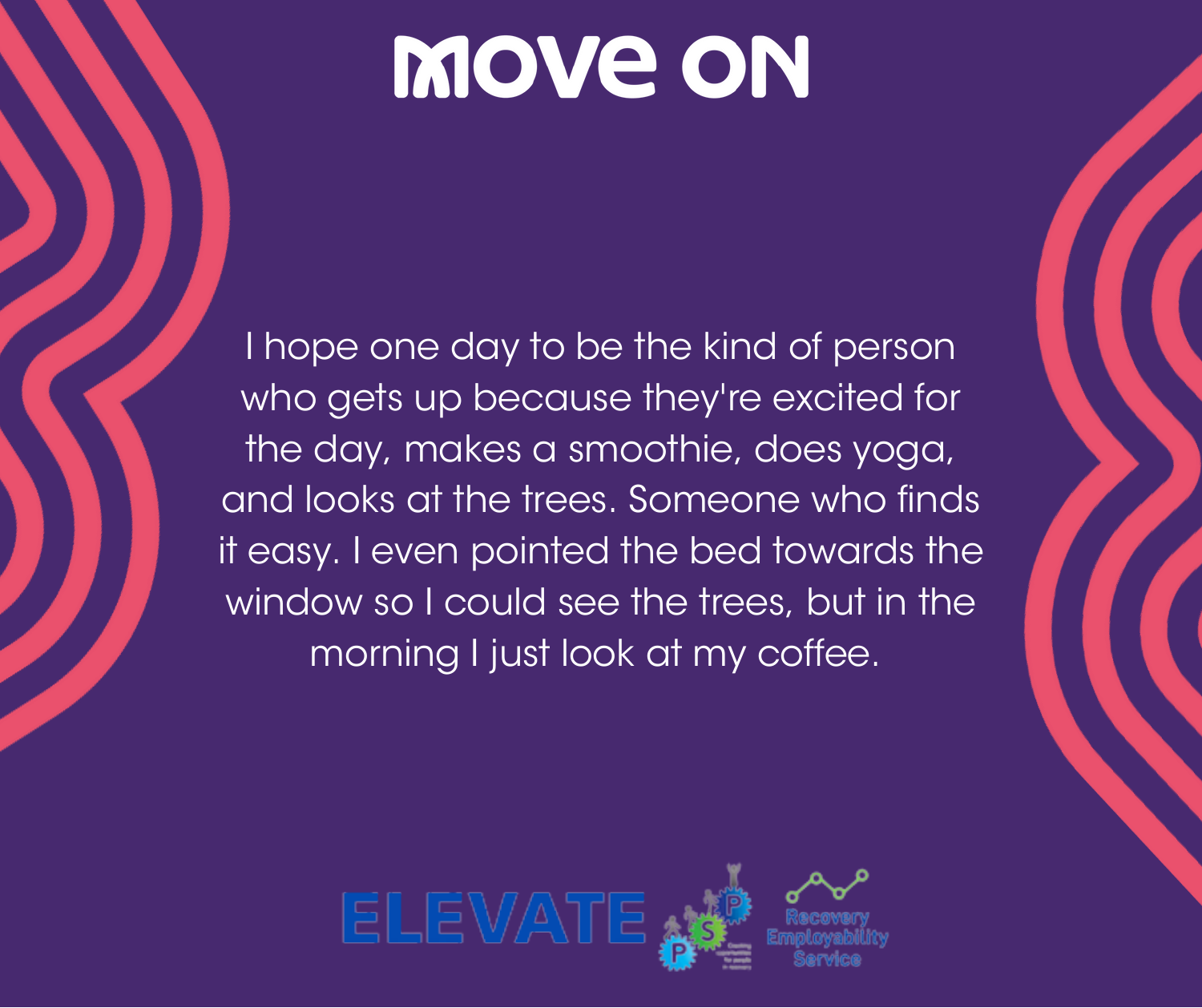I love instant coffee, I prefer it to what you get in coffee shops. I use the same mug every day. I got it in Denmark, I moved there for a year during university. My grandad sent me £20 for my birthday and told me to buy myself a gift, save him some postage. Denmark was so expensive I could only get a single mug. It was the only one I had all year. I've moved home now, and my grandad is long gone, and I have lots of mugs to choose from, but it's always this one.